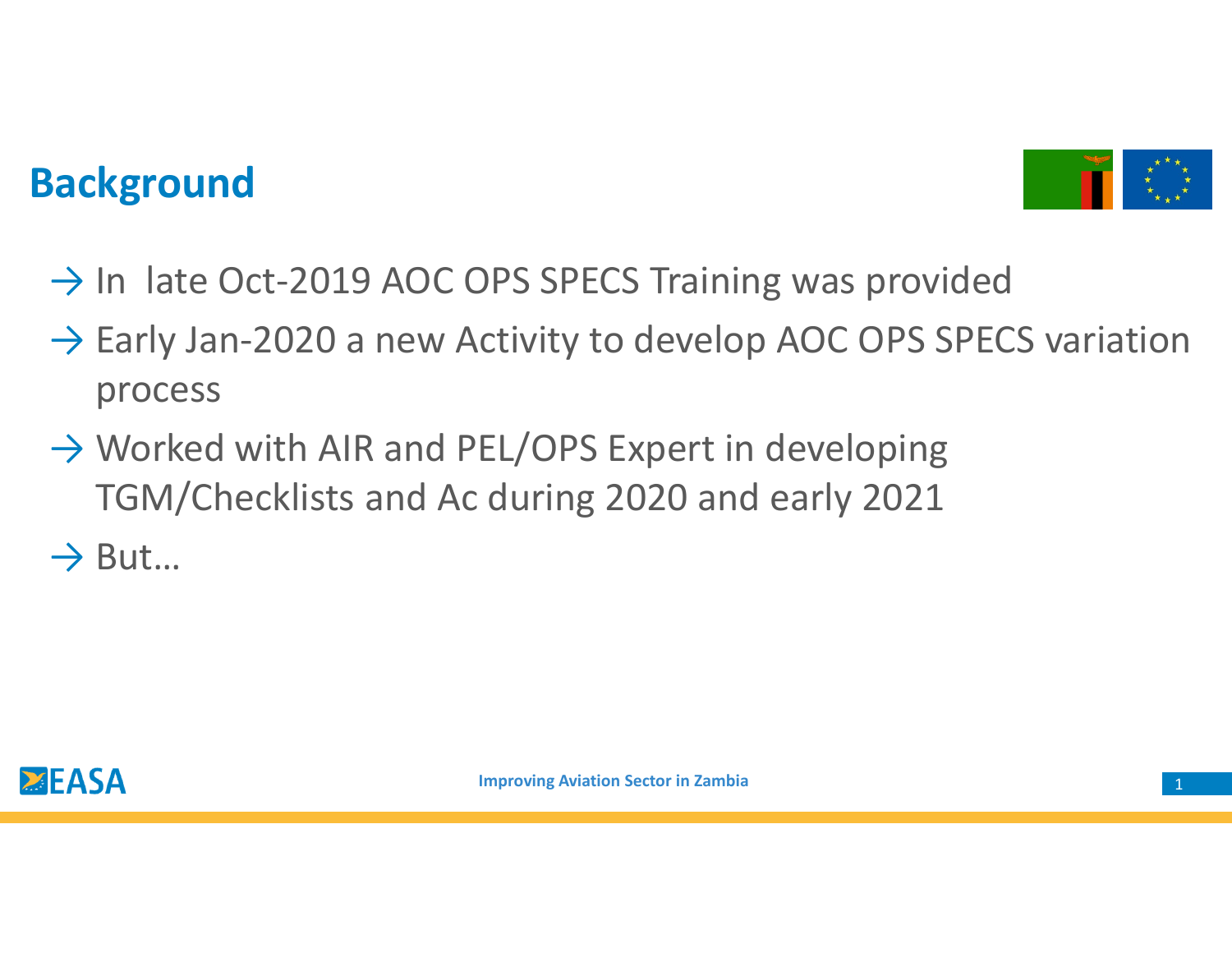### **Background**



→ ZCARs not revised from 2014 MCAR Version  $\rightarrow$  A lot of regulatory actions since this date





**Improving Aviation Sector in Zambia**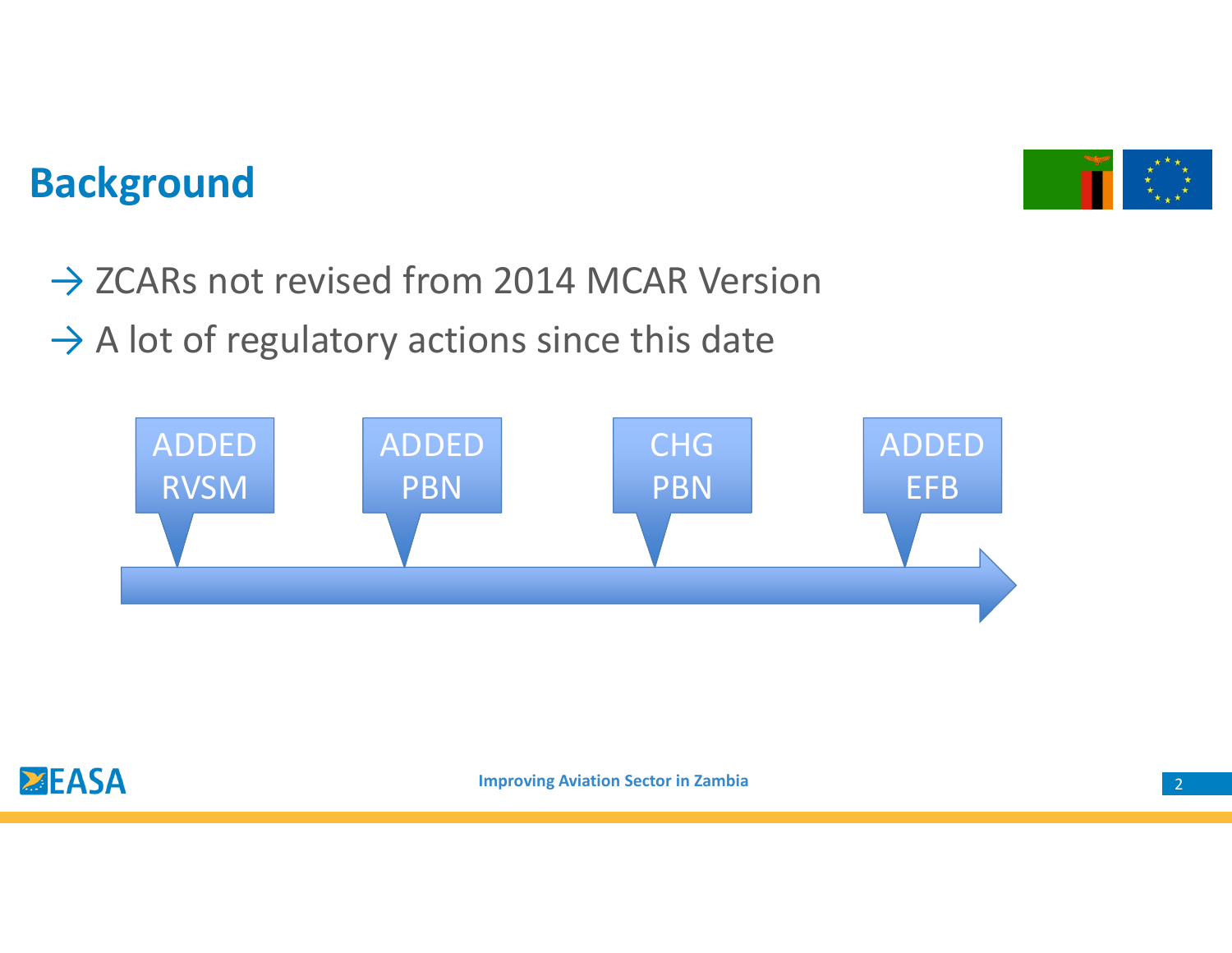### **Background**



# → Need to align ZCARs with work previously done

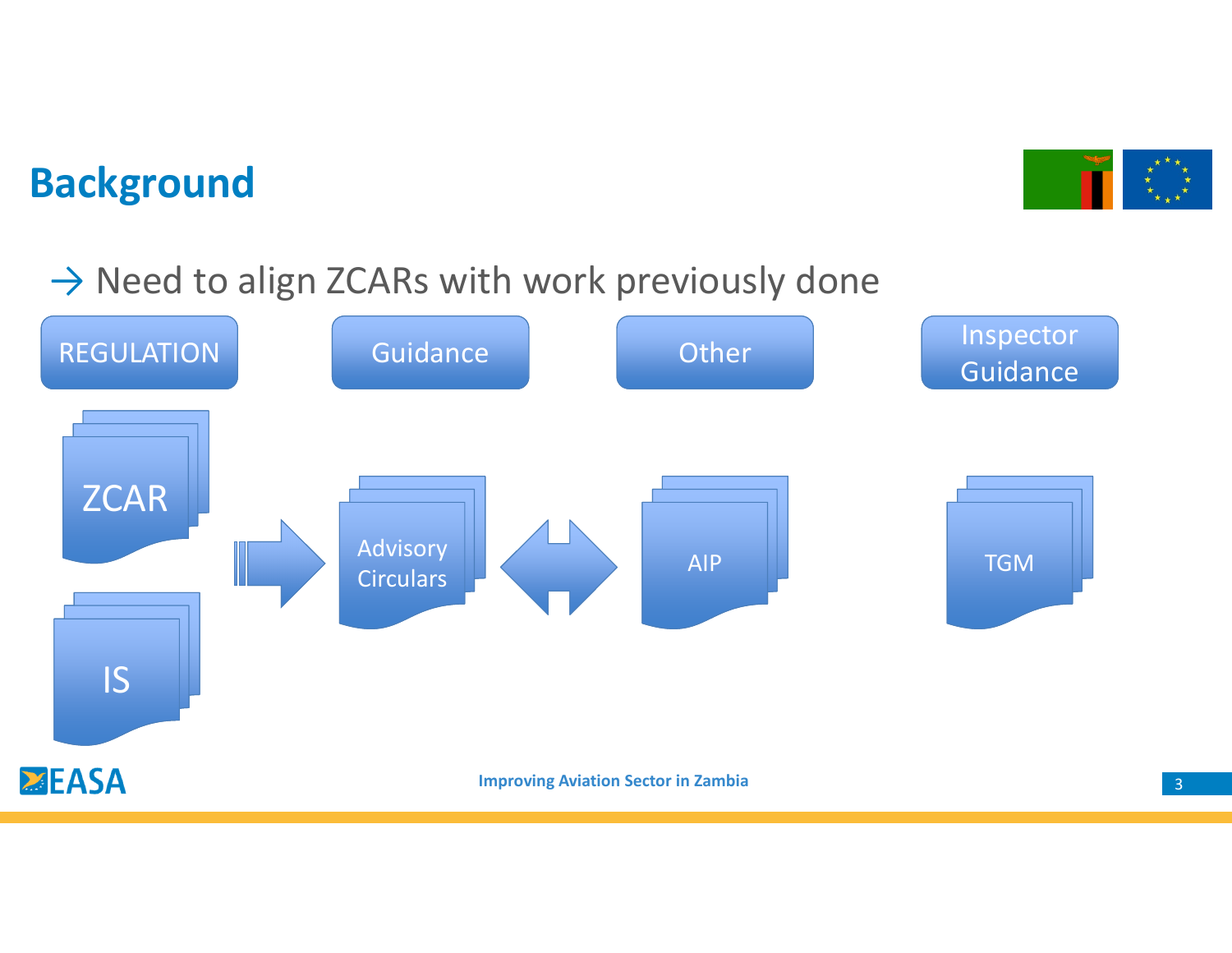#### **Project Timeline**

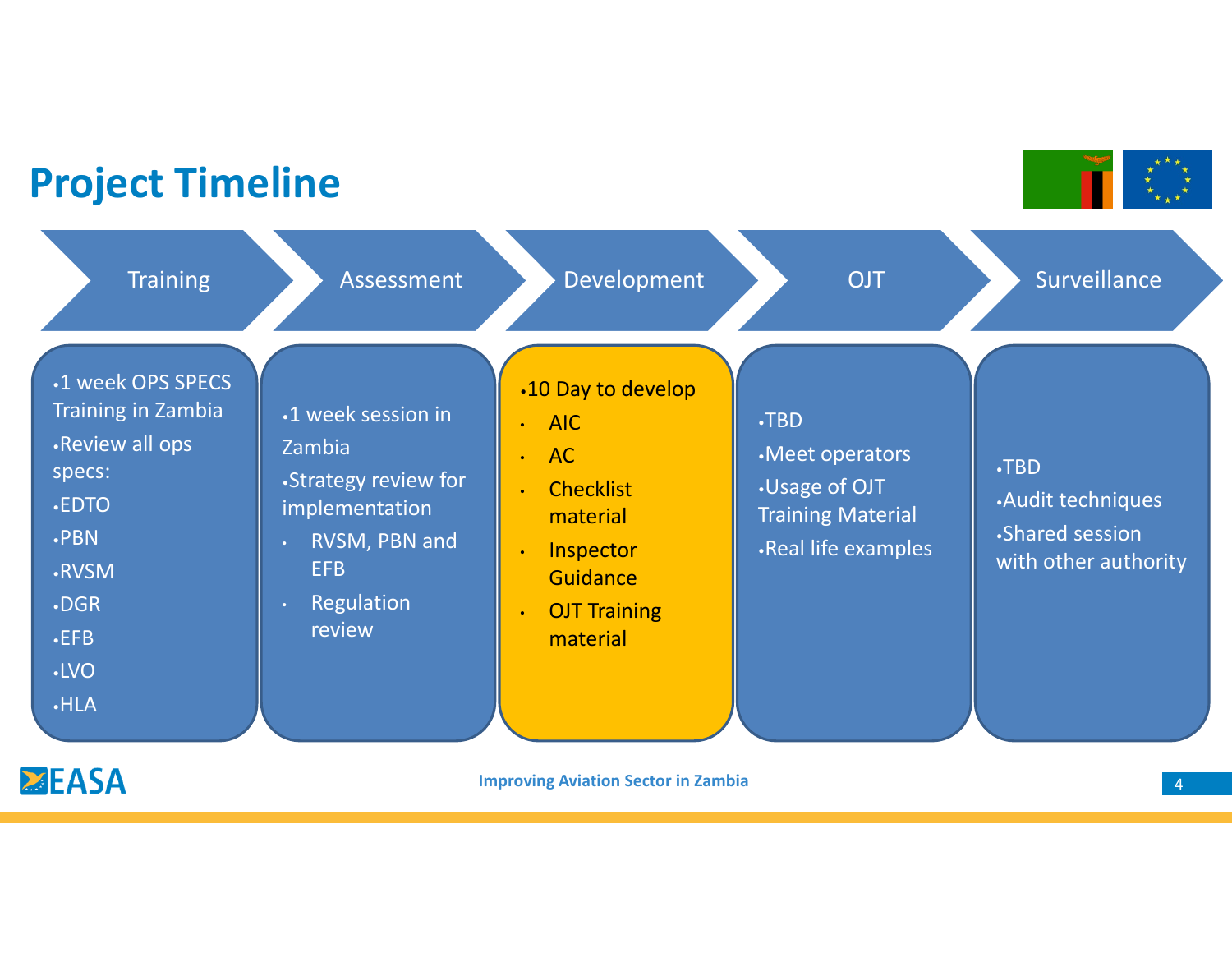#### **Adjusted Project Timeline**

Assessment Development ZCAR update OJT**Training** •1 week OPS SPECS •Elaborate draft Assess which •Training in Zambia•1 week session inparts are • AIC•Review all ops relevantZambia•TBD AC•specs: Revise Parts•Strategy review for ••Meet operators**Checklist** ••EDTO implementation**Incorporate** •Usage of OJT material••PBNIS/ZCAR RVSM, PBN and Training Material**Inspector** •references in EFB •RVSM**Guidance** •Real life examplesmaterial Regulation •DGR**OJT Training** •**Circulate** review••EFBmaterial Approve• •LVO Publish •HLA•ZEASA **Improving Aviation Sector in Zambia**a base of the contract of the contract of the contract of the contract of the contract of the contract of the contract of the contract of the contract of the contract of the contract of the contract of the contract of the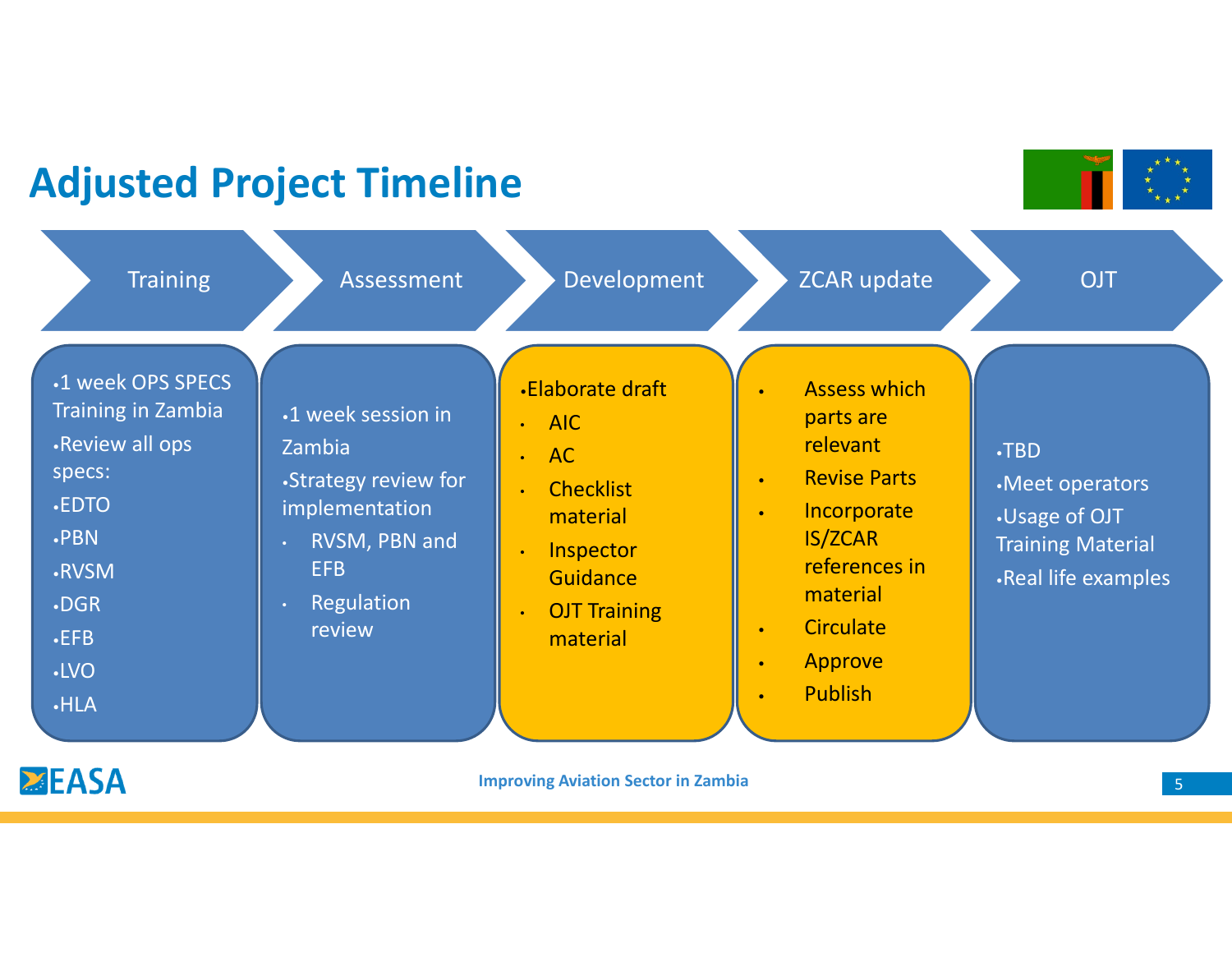

### **STATUS**

## $\rightarrow$  Update of ZCARs

| <b>ZCAR</b>   Designation                               | <b>STATUS</b> | <b>Contact ZCAA</b> |
|---------------------------------------------------------|---------------|---------------------|
| Part 7 Instruments and Equipment                        | <b>DRAFT</b>  | <b>AIR</b>          |
| Part 8 Operations                                       | <b>DRAFT</b>  | AIR+OPS             |
| Part 9 Air Operator Certification<br>and Administration | <b>AUG-15</b> | <b>AIR+OPS</b>      |
| Part 1 Definitions                                      | AUG-15 AIR    |                     |

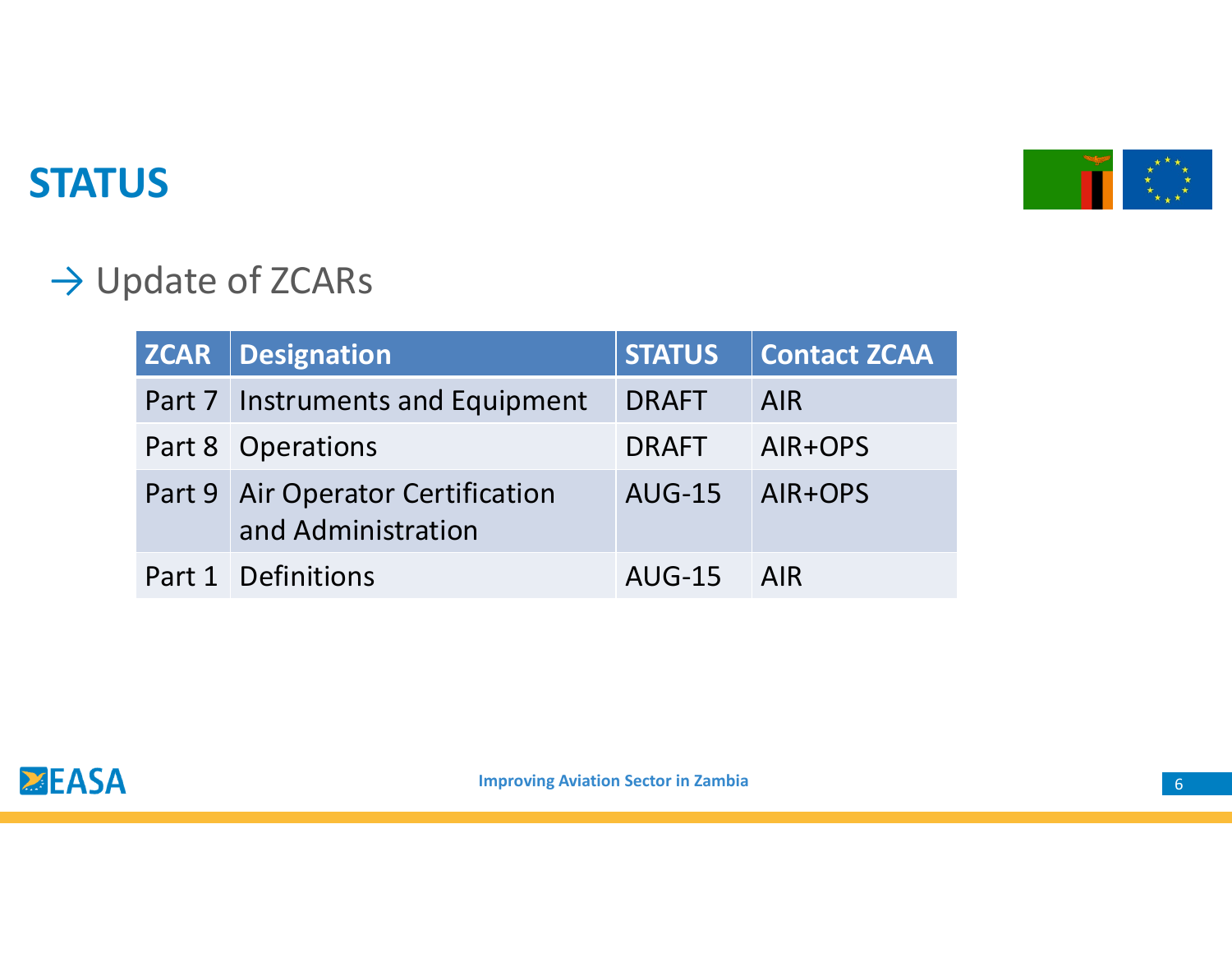#### **Challenges**

# → Current sanitary crisis

- $\rightarrow$  Teleworking
- $\rightarrow$  Use of new tools
- $\rightarrow$  Agenda limitations





**Improving Aviation Sector in Zambia**

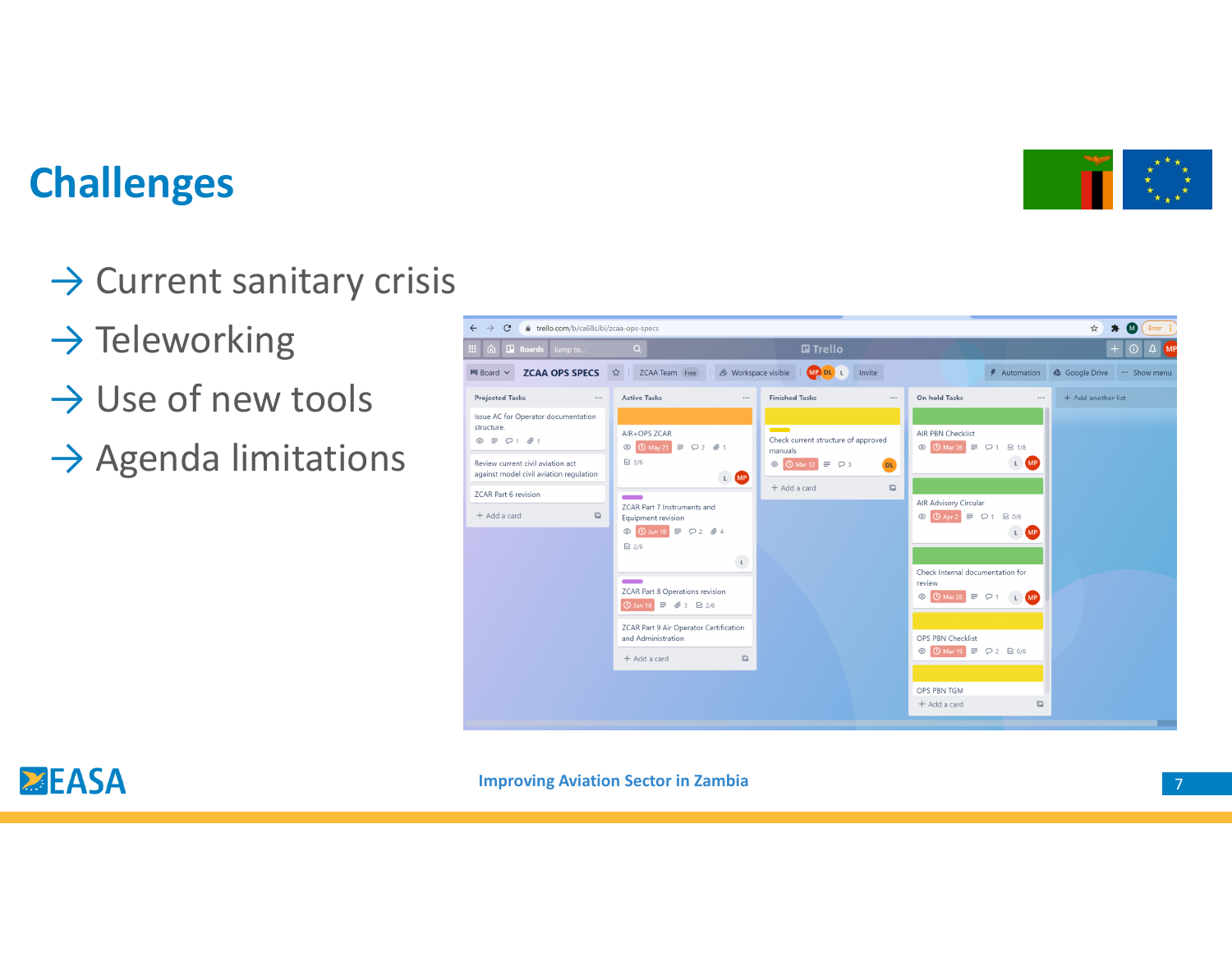### **PBN Activity**